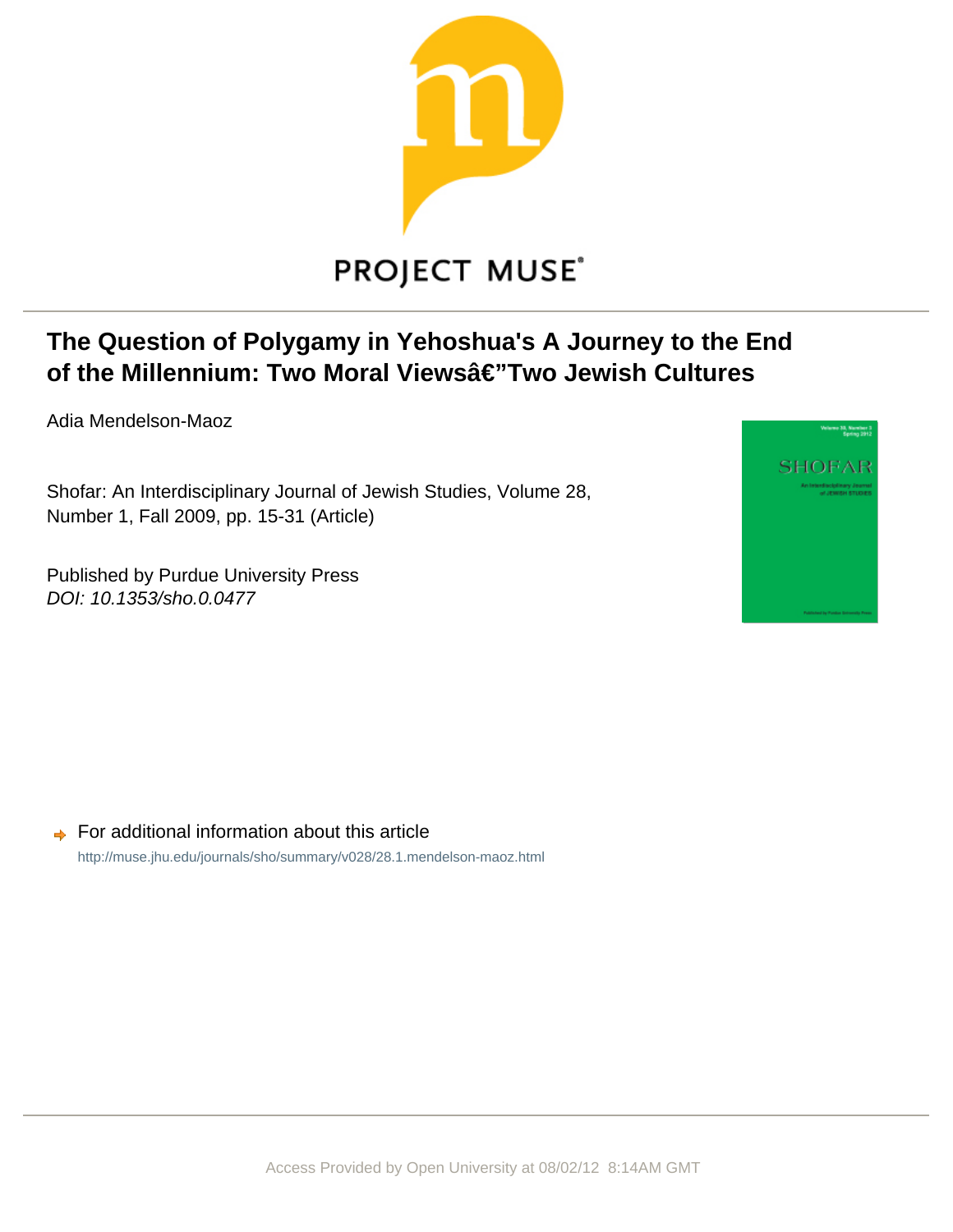### The Question of Polygamy in Yehoshua's *A Journey to the End of the Millennium*: Two Moral Views— Two Jewish Cultures

#### Adia Mendelson-Maoz The Open University of Israel

This article deals with A. B. Yehoshua's novel *A Journey to the End of the Millennium*, published in 1997, in which he goes back to the year 999 C.E. and describes the complex relationships between the Jewish communities of North Africa and Ashkenaz. With the issue of polygamy as its background, the novel builds a vibrant, rich picture of these two Jewish communities and raises issues of contemporary relevance. In this article I will present the overt and covert aspects of the struggle between the two cultures and suggest two perspectives for reading the struggle: the first focuses on the debate over polygamy through an elaboration of two distinct moral approaches—deontological-Kantian ethical theory, and Aristotelian morality. The second presents a link between the novel and Yehoshua's work and views, focusing on issues of Jewish identity and the relationships between East and West in Israeli society.

A. B. Yehoshua's *A Journey to the End of the Millennium*<sup>1</sup> vividly depicts a fracture point between North African and Ashkenazi Jewry. In 999 C.E., on the eve of the millennium, the merchant Ben Attar goes on a journey to the countries of Ashkenaz. He is accompanied by his two wives, his Muslim partner Abu Lutfi, and Rabbi Elbaz, whose son joins them too. Ben Attar seeks to meet his nephew Abulafia and his new wife so he can try to persuade her to give up her repudiation of the custom of polygamy.

<sup>1</sup> A .B. Yehoshua, *A Journey to the End of the Millennium—A Novel of the Middle Ages*, translated by Nicholas de Lange (first ed.: New York: Doubleday, 1999; Harvest ed.: San Diego: Harcourt, 2000). The quotations were taken from the 2000 edition.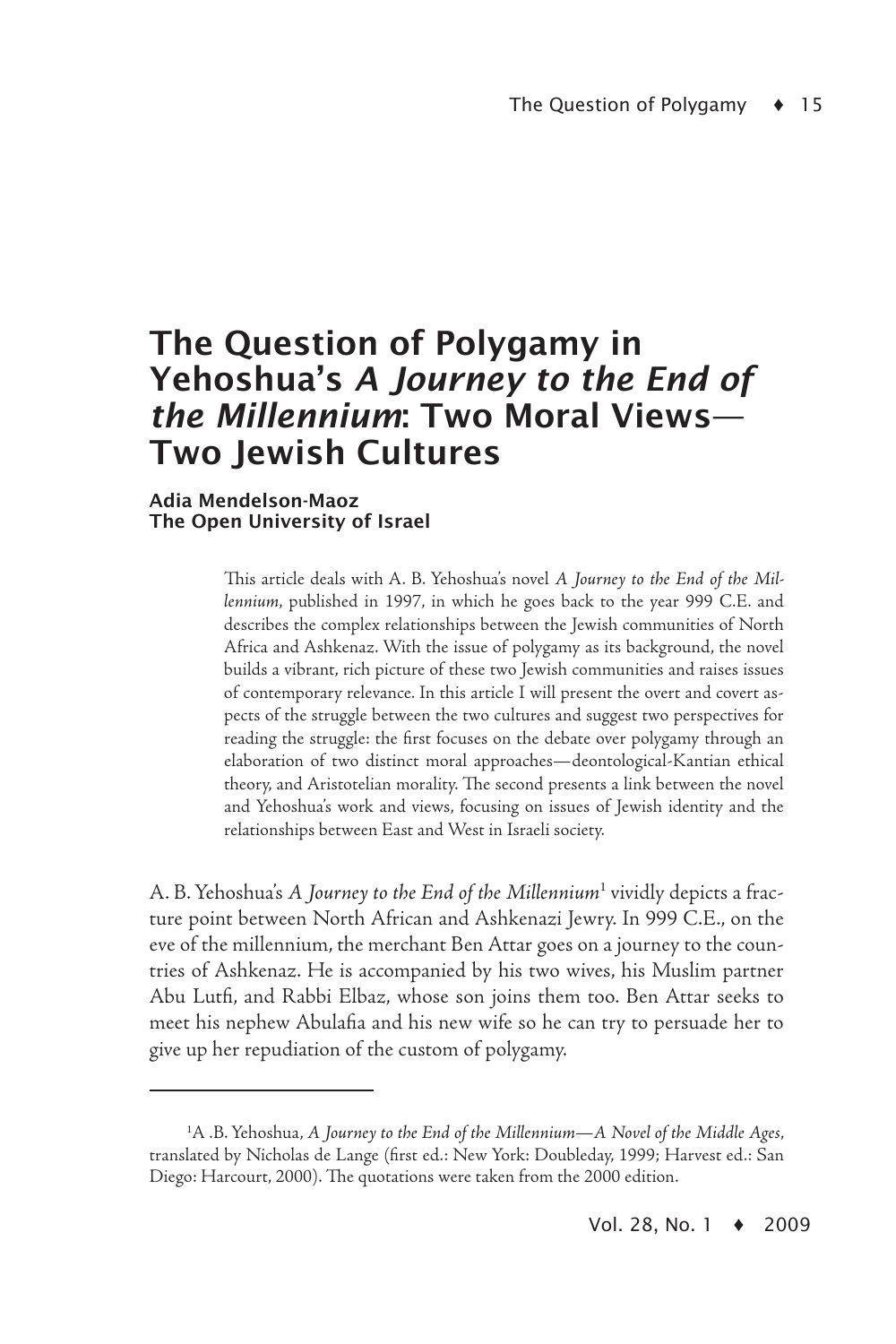#### 16 ♦ Adia Mendelson-Maoz  $16 \triangleleft$

After years of business cooperation among Abulafia, Ben Attar, and Abu Lutfi, Abulafia has married a woman from Worms in the Rhineland. Her dislike of polygamy is so strong that she asks her husband to sever the family business ties. Ben Attar, who sees nothing wrong in having more than one wife, decides to go on the long journey, taking his two wives with him, in order to meet this fair-skinned, blue-eyed woman, and to make the case for polygamy.

The novel, which is replete with realistic breadth as well as allegorical layers, describes the journey from the south northwards in colorful detail. The encounter between the men of the south and the north highlights the sharp contrast between the two cultures at a time when North African Jewish culture was highly developed whereas the Jews of Christian Europe were provincial. This network of contradictions between the people of the south and those of the north (or between east and west) lies at the heart of the novel.

The polygamy controversy is intertwined with the overt and covert struggle between the two cultures, which differ in character, in lifestyle, and in their approach to the Scriptures. But the struggle reflects not only a cultural gap, but also divergent moral world-views.

In this article I will suggest two perspectives for reading the struggle between the cultures. The first focuses on the debate over polygamy through an elaboration of two distinct moral approaches—deontological-Kantian ethical theory and Aristotelian morality. I shall present Ben-Attar, the southern Jew, and Rabbi Elbaz, who is taken along in order to argue the issue from the religious point of view, as embodying a tolerant and particular moral approach with Aristotelian characteristics. In contrast, Abulafia's wife, Esther-Minna, and the Rabbis of Ashkenaz take a strict and uncompromising stand, with Kantian deontological reasoning. The second perspective presents a link between the novel and Yehoshua's work and views, focusing on issues of Jewish Identity and the relationships between East and West in Israeli society.

#### Between Two Jewish Cultures

The sharp contrast between the two cultures is revealed as soon as the ship carrying Ben Attar and his entourage reaches the outskirts of Paris. As I describe below, the gaps between the two cultures turn into overt confrontation.<sup>2</sup>

<sup>2</sup> On the gaps between the two cultures see also: Dorith Hope, "From Divided Clarity to Unifying Secret—Reading A. B. Yehoshua's *A Journey to the End of the Millennium*," in Ziva Shamir and Aviva Doron, eds., *Essays on the End of the Millennium—Reading A. B. Yehoshua*, A Journey to the End of the Millennium (Tel-Aviv: Hakibutz Hameuchad, 1999), pp. 128–129 [Hebrew].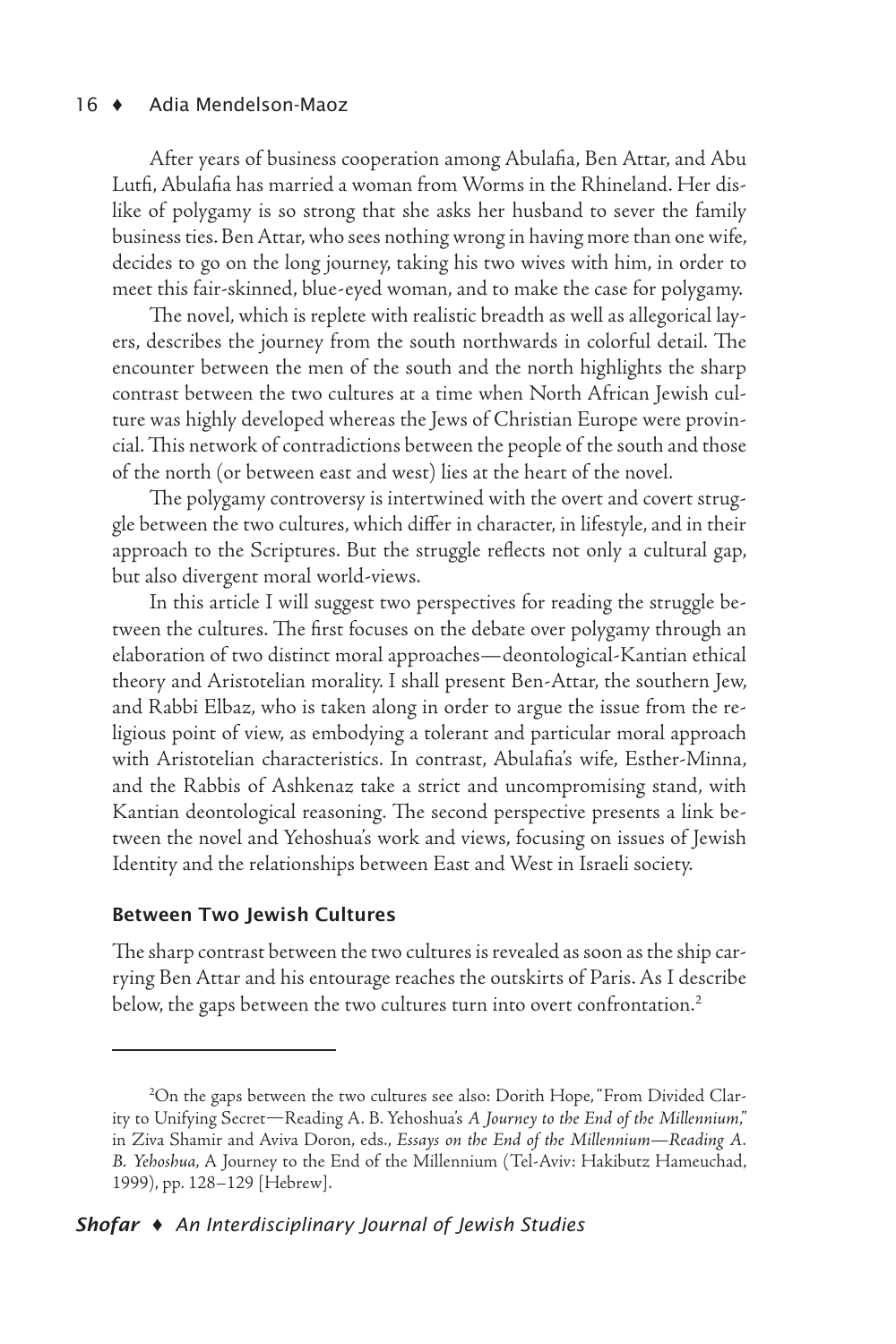At the first glimpse we discover the difference between the exuberant North African culture and its restrained Ashkenazi counterpart. The south is portrayed as a land of sun and golden sand, a land of light, of smells, spices and colors—the people of the south wear bright robes (187). In contrast, the north is described in drab colors and gives an impression of poverty and gloom. The house of Esther-Minna and Abulafia is dark, and the Jews' Alley in Worms runs "among the small bowed houses resting on huge rough-hewn piles" (180); its people wear "dark robes" (187).

The southern culture thus represents sensuality and the northern restraint. Similarly, the two cultures differ in their attitude towards sexual desire: the men of the south are described as possessing an active sexual drive and the women as sensual and fertile, whereas men and women of the north are withdrawn. Ben Attar feels duty-bound to satisfy the sexual needs of his wives, and Rabbi Elbaz does not suppress his desires. He remembers his own wife and even finds himself lusting after other women. In contrast to Ben Attar's wives, whose clothes and bodies radiate sexuality, Esther-Minna, withdrawn and barren, symbolizes the people of the north. When Ben Attar and his wives arrive in Worms, the men and women are separated from each other and all are given black clothes to wear, in an attempt to stifle sexuality.

Another difference between the south and the north rests upon the relations between the Jews and their neighbors who follow other religions. The people of the south show sincere tolerance towards the adherents of other religions, but in the north the Jews live in isolation from others. Ben Attar takes with him on his journey a Jewish Rabbi, his Muslim business associate, a number of other Muslims, and a pagan. Despite their religious differences, they appear to accept each other's faiths, and even sympathize with them. A good example is the relationships between the Muslim Abu Lutfi and Ben Attar. Abu Lutfi agrees to join his associate Ben-Attar on a journey which to him personally is a matter of utter indifference. He does not understand why the people of the north refuse to allow polygamy, nor does he see any reason why Ben Attar should have to go on such an exhausting journey, with his wives, to prove that he is right. Despite these reservations, he joins his partner and supports him on his journey. He is happy when his partner triumphs and grieves at his loss. Northern culture, on the other hand, is inflexible. The millennium is poised like a gray cloud over the heads of the Jews, so that the apostate physician from Verdun says:

> Yes, she will live, [referring to Ben-Attar's wife] . . . but they [the local Jews] will not live, and he indicated the forms of the seven Jews who were arranging their bedding beside the large wagon that had brought them from Metz . . . it would be the duty of the Christians, when they discovered at the end of the millennium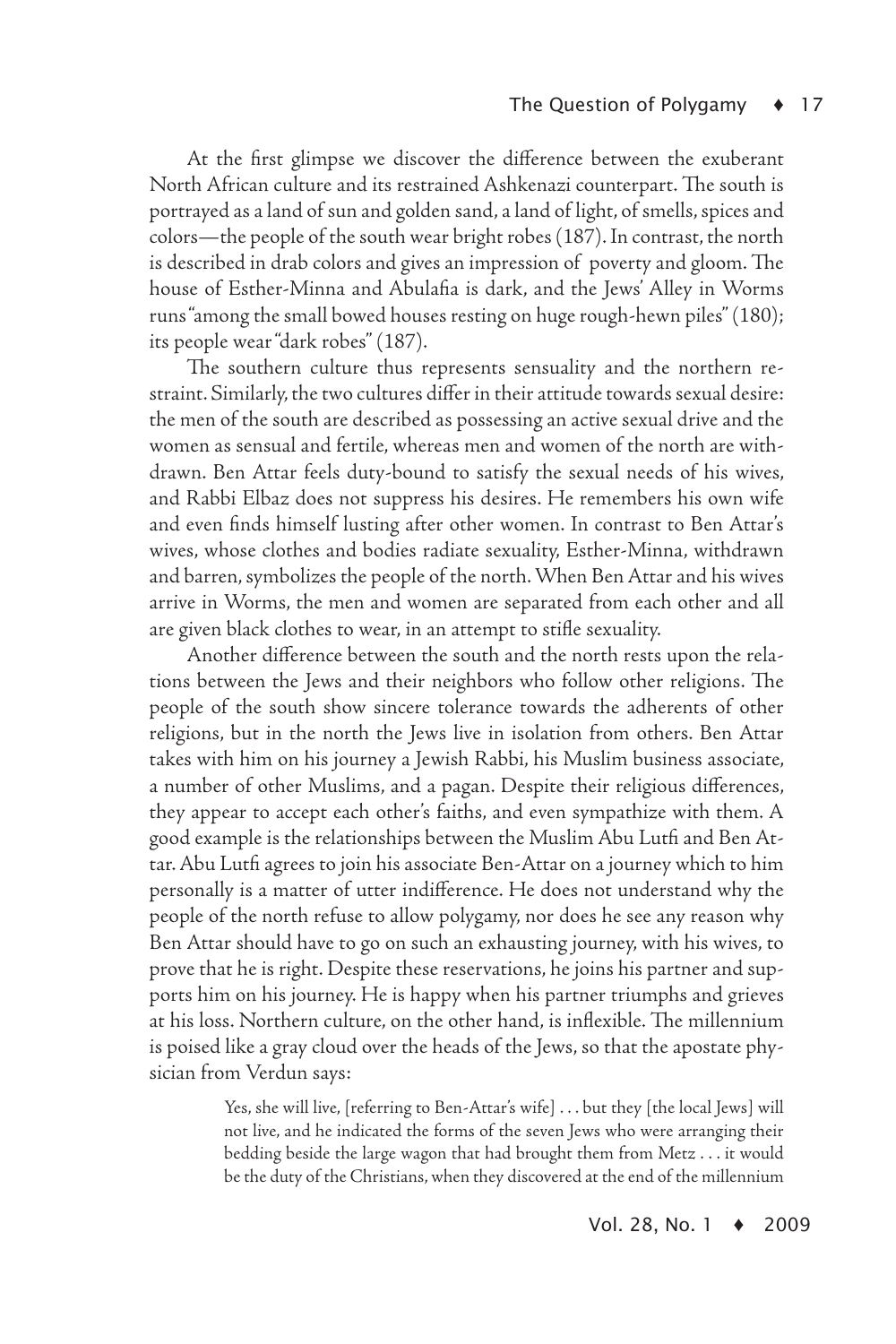year that the Son of God was not coming down from heaven to save them, to kill those Jews who refused to convert to their faith. (242–43).

The relations between Jews and Christians in the north are characterized by lack of cooperation, mutual suspicion, alienation, hatred, and fear.

Accordingly, the character of the faith and the attitudes of the Rabbis differ. For the southerners the Jewish religion stands at the center of their being, but it does not stand in opposition to their emotions and desires. Rabbi Elbaz, whose wife has died, decides to take his son with him on the journey, rather than to leave him in the care of his family:

> But the rabbi has insisted. After enduring the death of his wife, he was not willing to face further parting. And when he beheld the boy's limbs filling out in the light of the sunshine and the azure sea, his skin growing dark and smooth, and his happy, eager sharing in the work of the ship, he knew that he had been right to obey his own instincts rather than hearken to his family and friends. But once in each day, at the time of the evening prayer . . . he read a psalm or two with him, lest he forget that there was dry land beyond the vast deep.

> At first the rabbi had thought to study some simple texts of Mishnah and Talmud with the boy, but once the sea journey had aroused such powerful poetic feelings in him, he had postponed rational studies until they were on shore again  $(59–60)$ .

Rabbi Elbaz is willing to forego the study of the Mishnah with his son because he realizes that there are different kinds of things his son can learn during the journey, which he couldn't learn elsewhere. The same intuition guides him, when the smell of the sea arouses his sensual instincts and incites him to write poetry:

> For the rabbi, the mere fact of writing a poem was something wonderful; he had never imagined that he himself would be able or eager to do such a thing. But during the previous week six lines had put themselves together, all in Hebrew, following the meter and rhyme scheme that had been brought to Andalus from the east by Dunash Ben Labrat (26).

Rabbi Elbaz is described as a man who "does not let the Scriptures take over his life."<sup>3</sup> He combines a commitment to the study of the Scriptures with the senses, the love of beauty, and the needs of society.

In the same spirit, the people of the south are very flexible in their attitude toward their religious obligations. They find creative solutions to the problems they encounter in practicing their religious duties during the journey. Thus,

<sup>&</sup>lt;sup>3</sup> Aviva Doron, "To the Jugs Full of Flowers," in *Essays on the End of the Millennium*, p. 91 [Hebrew].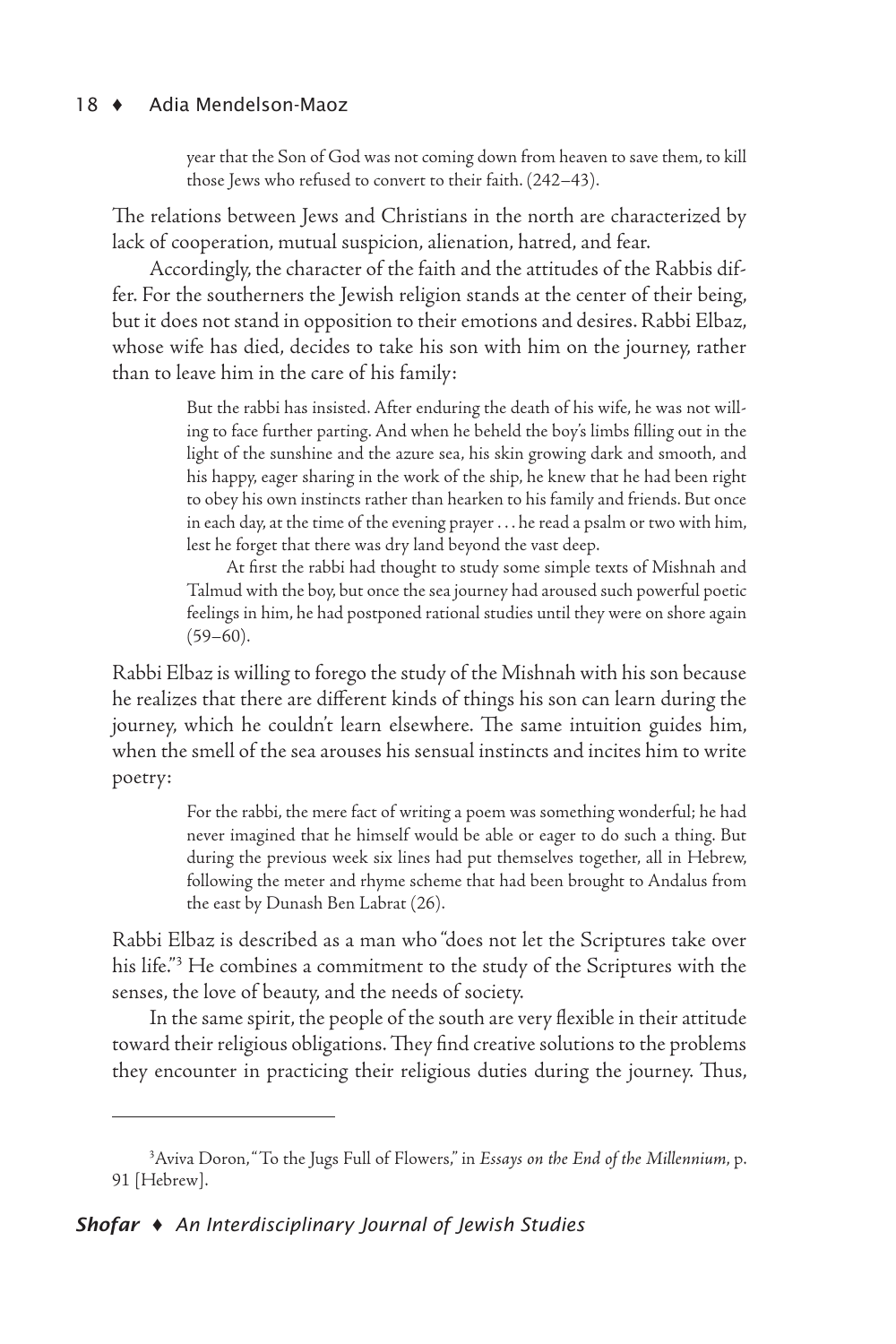for example, when the second wife becomes ill they are forced to spend the Day of Atonement in a town with no Jews in it, in the vicinity of the physician who had converted to Christianity. They try to get together a quorum of ten men for prayer, by paying some Jews from the nearby city to come over. But since they are still one man short they decide to make the young pagan a Jew for one day. According to Jewish law this is not acceptable, but in those circumstances it appears to be a reasonable solution, and they accept it without any pangs of conscience.

Contrary to the flexible attitude of the people of the south towards their faith, the northerners are all eaten by feelings of guilt for not having fulfilled their religious obligations properly:

> The great strength of the Jews of Worms was that they never considered their justice perfect, and that during the ten years since she [Esther-Minna] had left her kinsfolk and her friends, they had exerted themselves constantly to improve and perfect it (182–3).

Rabbi Kalonymos, son of Kalonymos, the founder of the community, is described as a "black robed personage" (74) who argues that "true faith requires meticulous preparation" (74). Esther-Minna and her brothers grew up in the home of Jewish scholars, whose deep faith and commitment to Torah learning was such that they "were sometimes so carried away by a discussion of a biblical text that they forgot to lay the table for supper" (90).

The conflict in the novel between north and south arises out of the marriage of the northern Esther-Minna with the southern Abulafia. Esther-Minna feels that she cannot reconcile herself to the custom of polygamy, which she finds repellent. Her rejection of polygamy, like her barrenness, symbolizes the position of the Ashkenazi community: This community is so strict that it not only regulates the life of its members, but also seeks to dictate the same rules to other communities. For this reason, the rejection of polygamy can lead to a ban on the southern community.

#### Between Two Moral Views

Dalia Ophir claims that the conflict between East and West corresponds to the conflict between Dionysus and Apollo: the southerners live in a Dionysian manner, whereas the northerners represent Apollonian behavior:

> The Dionysian pole is represented by the figure of Ben Attar, the sensual man of the Orient, and the Apollonian pole by Esther-Minna, the barren, severe widow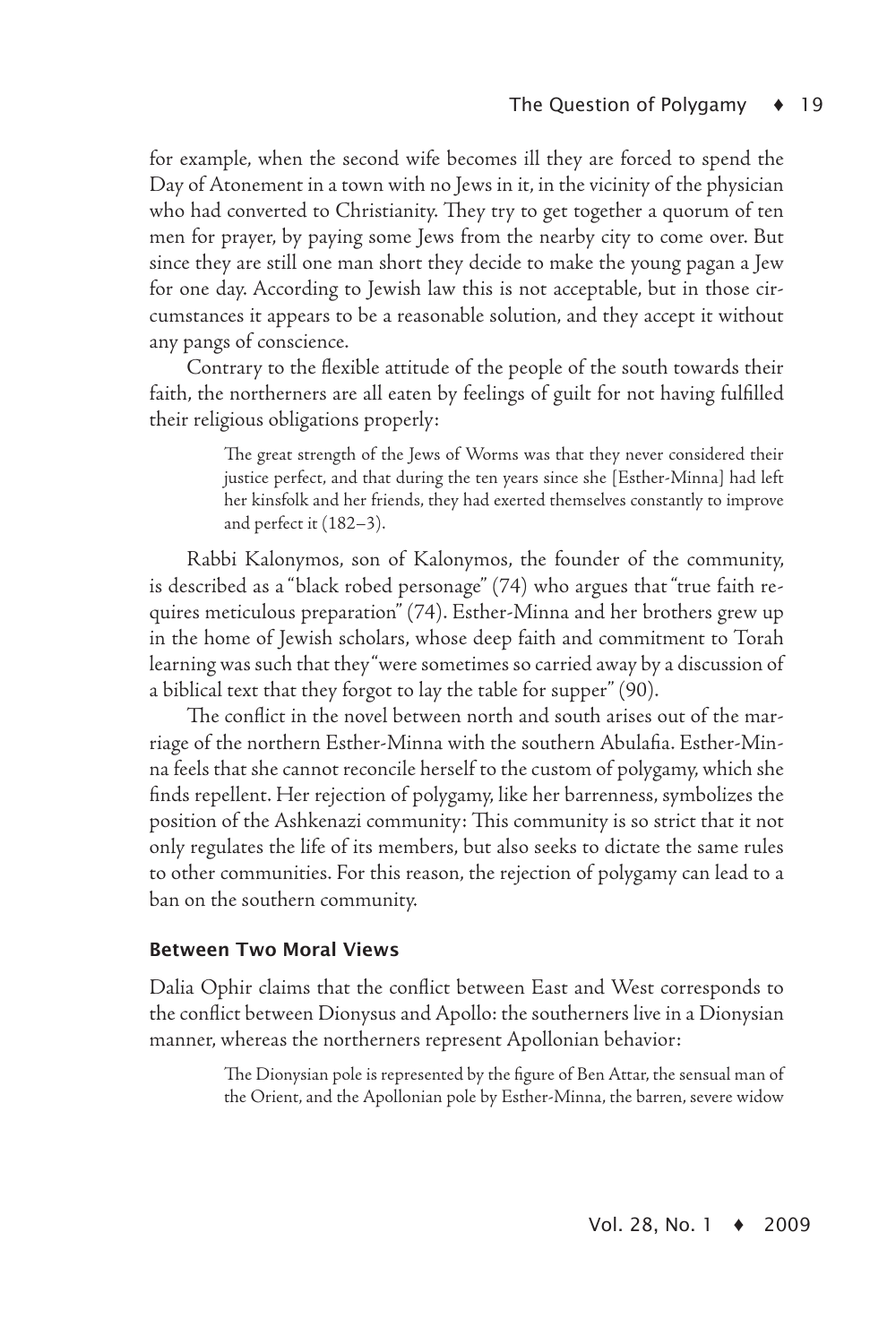whose personality and appearance resemble those of Christianity: gloomy . . . rationalistic, with a tendency towards asceticism and a strict morality.<sup>4</sup>

According to Ophir the differences between south and north can signify moral distinction: the behavior of the southerners is sensual, unrestricted, and unregulated by moral norms, while the behavior of the northerners represents obedience to norms and to a strict morality.

Here I would like to present a different perspective: in my opinion the southerners are not immoral or lascivious. They do not let their desires overcome their logic, thought, or faith. Rather, they hold a morality that is imbued with decency, tolerance, and friendship, as well as courage. They live a balanced life in which morality certainly has a place but is defined differently than in the north.

The conflict between the two communities is thus not one between morality and sensuality, but between two opposing doctrines of ethics. As I will show, the people of the north operate within a deontological-Kantian ethical approach, whereas Ben Attar and his fellow southerners adopt an Aristotelian morality. Thus the encounter between north and south, the harsh debate, the judgments given in two court trials, and the final, narrative verdict all have ethical implications.

I will briefly define the two moral perspectives used in my discussion. The deontological approach from the Kantian school of thought attempts to answer the moral question: what is it proper for a man to do. Actions are considered morally worthy if they are done from good will. This approach discusses situations of moral conflict, in which a person is required to act according to a moral duty—"an act has moral worth if and only if it is done from the motive of duty."<sup>5</sup> It sets universal imperatives that operate as a maxim; any rational agent should act according to them. The deontological approach does not leave space for desires and interests with regard to the moral action. The action should be clean of any personal inclinations, motivated only by the moral duty.

The Aristotelian approach is a teleological one. It attempts to answer the questions: how one should live and what is the good life. This approach presents the individual, his behavior, and his striving for self-fulfillment and

<sup>4</sup> Dalia Ofir, "East and West in *A Journey to the End of the Millennium,*" in *Essays on the End of the Millennium,* p. 168 [Hebrew].

<sup>5</sup> Barbara Hernan, *The Practice of Moral Judgment* (Cambridge and London: Harvard University Press, 1993), p. 1.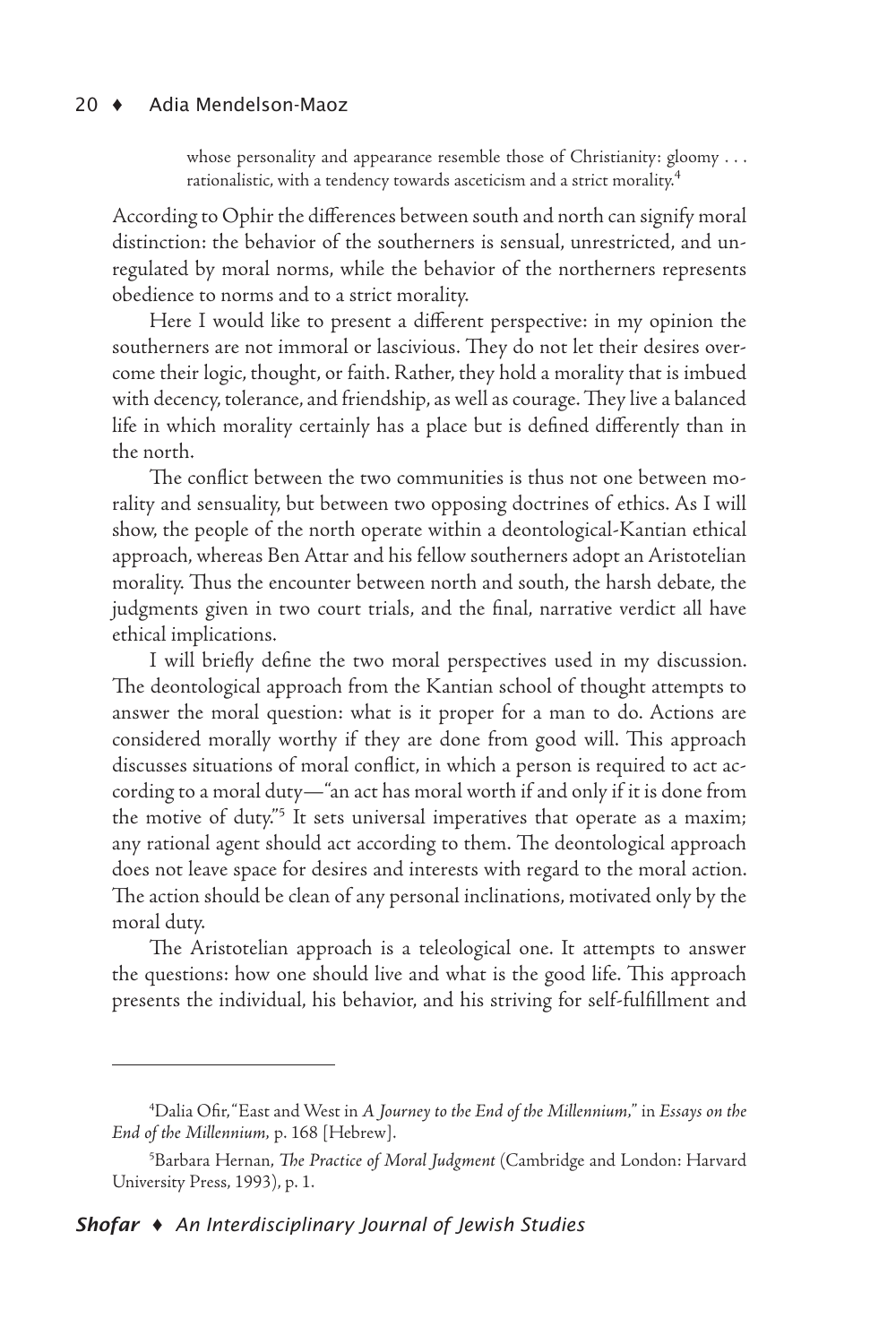improvement of his virtues. The goal of the theory is to guide a person to be good, to act in a virtuous manner, to have a good and happy life. Morality, according to this approach, is tested not in the context of a single action or situation, but in that of a human life in general.

The two approaches, the Aristotelian and the Kantian, are, in effect, two perspectives on the comprehension, presentation, and solution of moral issues. They are living perspectives, active and evolving, and are still discussed in modern controversies.

Kantian deontological theories (and Utilitarianism or "consequentialist" theories) that formulate moral rules based on human rationality, were produced by the enlightenment and modern thought, or, as Martha Nussabum calls it, "Western rationality," which try to set aside any irrational, emotional, and personal aspects in moral behavior. This attribute is a major weakness of the theory, according to Aristotelian and Neo-Aristotelian philosophers, as well as of other theories that emerge in post enlightenment and post-modern thought. Thus, for example, in 1958 Anscombe launched an attack on these theories, claiming that their notion of laws and duties can be approved only in a society that believes in God, and thus are not relevant any more.<sup>7</sup> In her opinion, ethics should be related to human flourishing, and specifically give an account of human virtue. Another example is Bernard Williams' work, which has offered striking arguments for the significance of the personal in moral thought based on the role of integrity in human activity and character.<sup>8</sup>

I argue that in Yehoshua's novel, the debate between the two cultures and the issue of polygamy may be linked to the philosophical debate discussed above in an illuminating way. That is, the moral reasonings employed by the northern and the southern communities stem from different traditions of morality—the first is rigid; rational and clear, it aims to find general maxims that fit everyone. The second is more particular as it strives for personal virtue, which goes along with the process of human flourishing and fulfillment.

In Yehoshua's book, the Jewish community of Ashkenaz wants to formulate general regulations. It prefers to fetter itself with laws and rules that will

<sup>6</sup> Martha Craven Nussbaum, *Love's Knowledge* (New York & Oxford.: Oxford University Press, 1990). See also: Martha Craven Nussbaum, *Poetic Justice* (Boston: Beacon Press, 1995).

<sup>&</sup>lt;sup>7</sup>G. E. M. Anscombe, "Modern Moral Philosophy," in Roger Crisp and Michael Slot, eds., *Virtue Ethics* (New York: Oxford University Press, [1958] 1997), pp. 26–44.

<sup>8</sup> Bernard Williams, *Moral Luck: Philosophical Papers 1973–1980* (Cambridge: Cambridge University Press, 1981).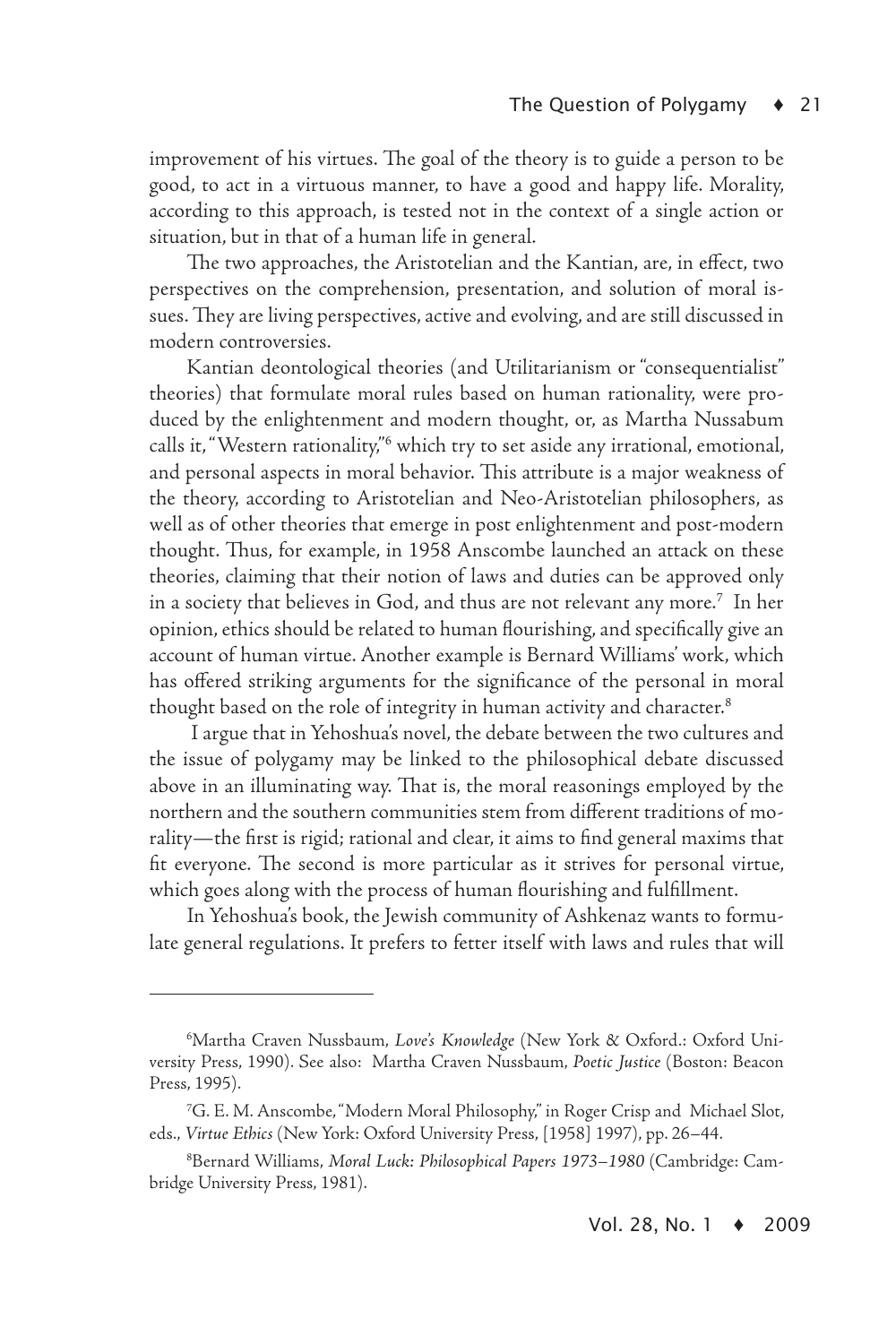protect its members from even the remotest possibility of deviation from the religious norms. It seeks a systematic solution to the issue of polygamy, one that will be binding for all Jews. The philosophical approach represented by the people of the north is rational. It possesses a deontological-Kantian character, defining moral duties and religious obligations.

The people of the south, on the other hand, are not driven by any desire to find the right rules by which to live. For them religion and moral loyalty are bound up with the individual and his life, and the question of polygamy is thus intimately connected with the family that wants to implement it. The philosophical approach represented by the people of the south is thus Aristotelian.

Ben Attar is a man of virtue, in Aristotle's and Maimonides' sense: he is honest, courageous, and fair. He chooses to take a second wife when he realizes that his financial successes have made it possible for him to afford two households. He tries to treat each of his two wives fairly and equally: "[E]ach act of love with one of them involved an anxious concern for the other" (19). He is equally supportive of both in adversity: he feeds his second wife when she is ill, changes the route of the journey for her sake and looks after her, without ignoring his first wife. However, Ben Attar does not treat both of his wives exactly in the same manner. For example, the sensual description of his sexual practice proves not only his duty for the two women, but also his awareness of their individual personalities: his tone of speech and the contents of the conversations, as well as the temperament of the sexual interactions, characterize the unique nature of each relationship. In his behavior, he demonstrates that one can love two women to an equal degree but in a different manner.

Ben Attar is also a virtuous businessman. Every year he divides the profits of the business with his two partners, his nephew Abulafia and Abu Lutfi the Muslim. He makes sure "to scrutinize honestly the share of each of the partners in the labor that had been expended and the profit that had been made" (13). He determines the effort each of them invested in the business, adds to them and takes away from himself: "but as the candles on the table burned down, he would realize that he had been so carried away by sympathy for his trusty friends that he had neglected his own share" (13). Only after much vacillation, "was his mind at peace, and he unbarred the heavy door, unshuttered the window, and feasted his eyes on the pleasant afternoon light filtering through the trees, composing himself after the struggle that had divided his soul against itself in pursuit of justice" (14). In his behavior, Ben Attar exemplifies the virtue of justice defined as fitting what each gets to what he merits.

Ben Attar shows a great deal of friendship towards his business associates. He helped Abulafia overcome a personal crisis: his wife committed suicide, and he was left with a traumatized daughter. He felt stifled within his

#### *Shofar* ♦ *An Interdisciplinary Journal of Jewish Studies*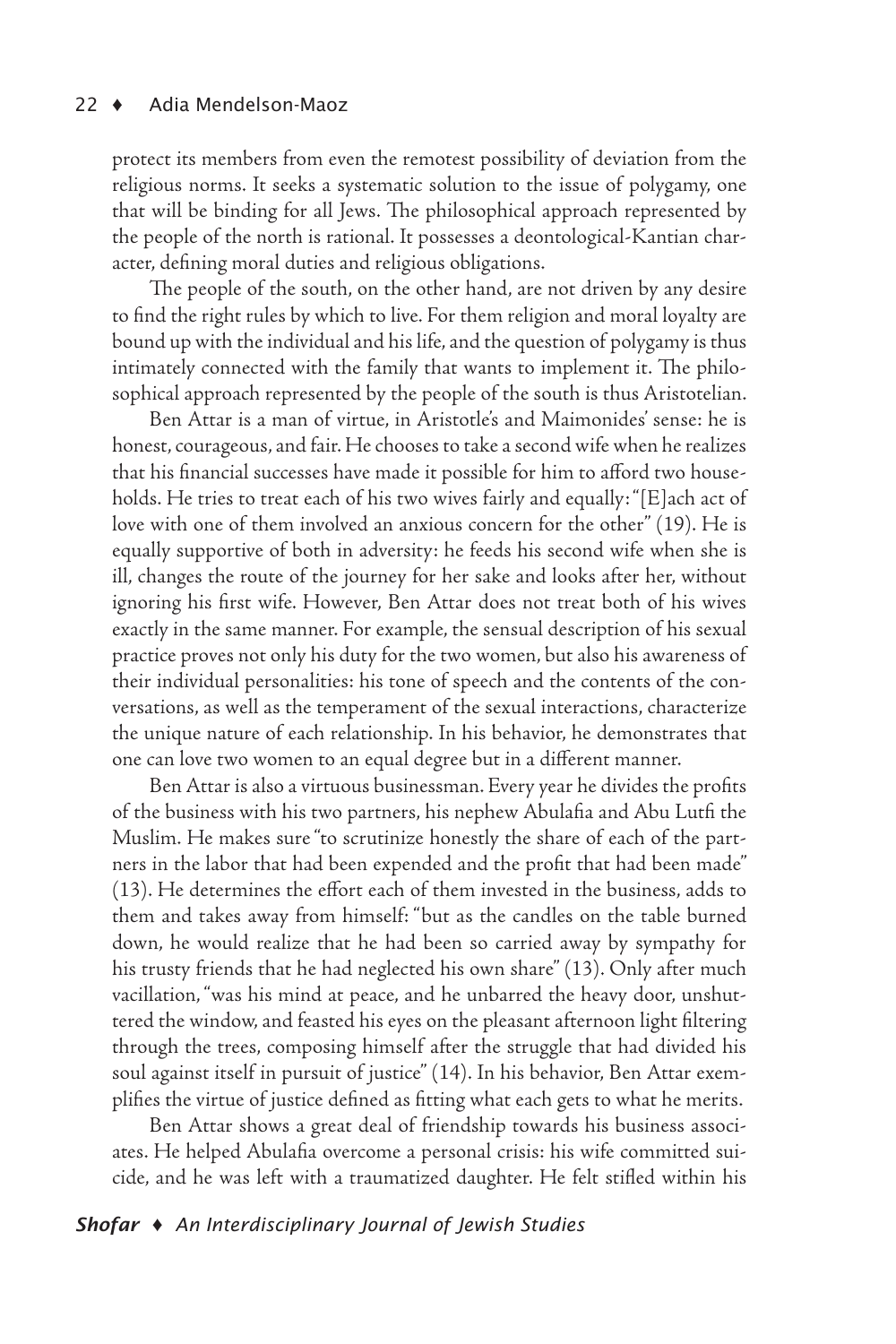community. He wanted to go on a journey to the Land of Israel, but Ben Attar thought it would be better if he continued working and kept himself occupied. Ben Attar made him a business partner and thus managed both to maintain the important family tie and to enable his nephew to live away from his community. Ben Attar also looked after Abulafia's daughter in the south, and later brought her with a nanny to the north. Ben Attar's relations with his other partner, Abu Lutfi, are marked by friendship too. As I mentioned before, they are loyal to each other, support each other, and solve disagreements in a peaceful way.

Ben Attar thus cannot be said to be guided blindly by his instincts. Indeed, he pursues happiness and does not repress his desires and emotions, but he aspires to combine those with moral behavior. He feels equally committed to both wives, to his family and to the ones close to him; he tries to live a good life, to be virtuous and to attain happiness. He craves justice and wishes to mediate the conflict; and he is willing to undertake a very difficult journey in order to accomplish this.

The disparity between north and south or between the two ethical approaches is reflected by the two trials that take place in the course of the novel. The trials lead to the final decision and the narrative closure. The first trial is held near Paris at Villa Le Juif, where Rabbi Elbaz tries to overcome the repudiation of polygamy by "a speech woven not out of texts of the sages but of the wisdom of life" (293). He refuses to have the scribes, specializing in writing scrolls of the Law, stand at the head of the tribunal. He insists that the judges be selected from men and women among the common people:

> It would be proper to make do with the spirit of the ancient sages, which was the true spirit that could transform, say, the whole congregation of simple, goodhearted Jews into a public tribunal that might judge and save either the plaintiff or defendant, as was stated in so many words in the book of Exodus: to incline after the multitude (119).

The judgment procedure at the Villa Le Juif is formed according to the concept of the community court, which was common, as Ronen Shamir claims, in many Jewish communities.<sup>9</sup> This court, "a special rustic law court" (116), rules in favor of Ben Attar and his wives, having been convinced by Ben Attar's own personal example. The community court favors tolerance, flexibility, kindness, and friendship. It sees no need to formulate rigid rules.

<sup>9</sup> Ronen Shamir, "'But who will be the Judges?'—Law, Literature and Memory," *Iyunei Mishpat*, Vol. 26, No. 2 (2002): 511–522.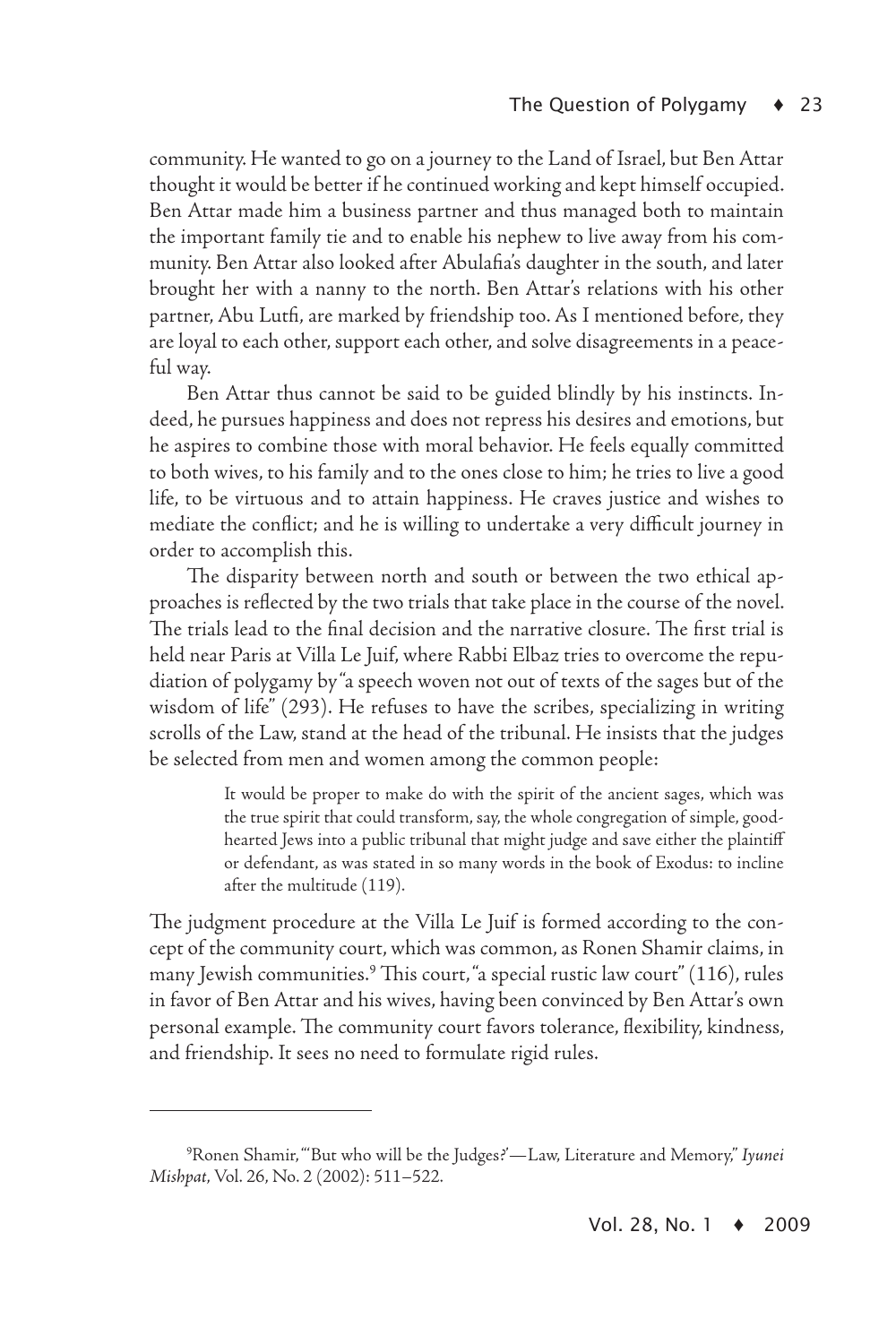Ben Attar's virtues stand at the heart of the southerners' arguments in favor of polygamy. Rabbi Elbaz does not limit himself to the perspective of Jewish religious law; rather, in his arguments in favor of Ben Attar's polygamy, he considers the particular person involved. He was hired to defend the custom of polygamy, but does not consider his task to be detached from Ben Attar's family. In fact he takes Ben Attar's character, and his relations with his wives, to constitute crucial evidence against a sweeping rejection of polygamy:

> He could already see in his mind's eye the living, colorful presence of [Ben Attar's] two wives in this gloomy, dark house, gradually wearing down the opposition, not by means of an unexpected proof-text or casuistry but simply through the naturalness of the triangular love relationship, which would flow in its full humanity before anyone who tried to cast a slur on it (90–91).

For the people of the south, polygamy is a legitimate option, as long as life itself demonstrates its viability:

> Surely no exegetical sophistry, no well-known biblical tale, no ancient parchment could deflect a clear, new, right decree that was demanded by the circumstances and endorsed by great luminaries (95).

The arguments which Rabbi Elbaz adduces against the rejection of polygamy are derived from Ben Attar's personal life. At the first trial Rabbi Elbaz opens his speech with a presentation of Ben Attar's special relationship with his nephew, describing his generosity and his virtuous character. Then he presents a justification of polygamy on three levels. On the first level he presents evidence from the Biblical text:

> Frankish Jews, distant and strange, why are you so amazed? Why are you so alarmed? With all due respect, read in the rolled Scripture to whose holiness we are all in thrall and you will discover that the great patriarchs, Abraham, Isaac, and Jacob, each had two, three or even four wives . . . but if you object that these ancients were greater and mightier men than we, and able to discern between good and evil, then open the book of Deuteronomy, and there, not long before the end of the book, you will find the verse "if a man have two wives . . . ." Any man. Everyman (133).

On the second level he presents a psychological argument. In the mind of every man with a single wife, so he claims, there is a second woman: an ideal model, the woman of dreams. The existence of a real flesh-and-blood second wife changes the man's attitude towards his first wife. The first wife does not have to compete against a feminine ideal which she cannot hope to reach, but to live beside another actual woman, who herself is not perfect.

On the third level Rabbi Elbaz refers to Ben Attar himself: "he is a loving man, a philosopher and sage of love, who had come from far away to declare

### *Shofar* ♦ *An Interdisciplinary Journal of Jewish Studies*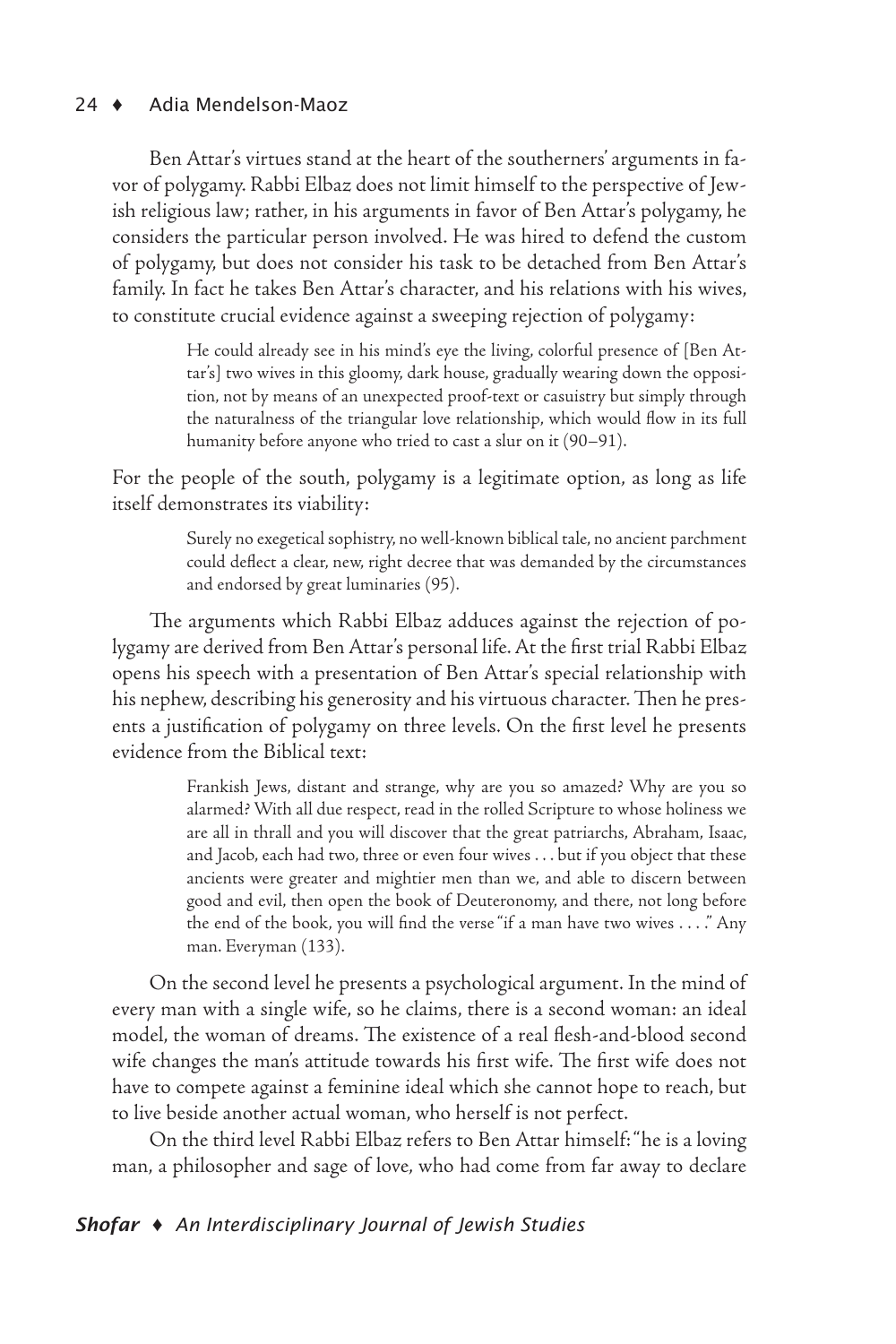publicly that it is possible to have two wives and to love them equally" (134). Rabbi Elbaz thus goes from the general proof (the Bible) to a specific instance, claiming that Ben Attar's life provides the evidence of a successful polygamy.

In contrast to the particular and personal approach used by Elbaz, with its focus on character traits and on human psychology, as derived from real life, the Ashkenazi Jews take the complete opposite view. For them the confrontation with Rabbi Elbaz is an intellectual competition—"they are excited at the news of the arrival of a learned virtuous rabbi" (90), who will engage in debate with them until he is defeated. The people of the north perceive the debate as one of principles, rules, and regulations. They consider any discussion of Ben Attar's life as irrelevant. They demand a rational and fundamental solution.

The success that Ben Attar and Rabbi Elbaz gained in the first trial does not help them in the second one. After the ruling in the first trial Esther-Minna asks Abulafia for a divorce. She feels that she cannot abide by the ruling and wishes to break off her relationship with him because of her defeat. Here again Esther-Minna's rigidity stands in contrast to the tolerance of the southerners. The latter, after hearing her position, are prepared—despite their initial victory—to continue their journey and present their case again, this time to Esther-Minna's own community in Worms.

Rabbi Elbaz knows that the "speech that has captured the hearts of emotional, tipsy Jews in the Île de France would not succeed with these soberminded Jews of the Rhineland, who were now scrutinizing the new rabbi from Seville over their prayer shawls" (186). And indeed the people of Worms have a different approach, which is reflected in the second trial, for which they set a single judge, Rabbi Joseph son of Kalonymos, a member of the founding family. In addition to Rabbi Elbaz' testimony the judge asks to interview the women. Following his talk with the women he comes to an opposite verdict, and decrees a ban.

Why does Ben Attar lose his case in the second trial? The answer lies in the testimony of his second wife. She, like his first wife, supports polygamy wholeheartedly. But she also expresses her hope that the custom be extended further:

> Not only was she willing to be subjected to dual wedlock, she herself wishes to contract a dual marriage. Having no complaint against the first wife, whose patience and kindness she had learned to appreciate during the long shared journey by sea and land, she was experiencing a mounting envy of husband who had two wives to himself while they had one husband between them. (210)

Kalonymos, who is interrogating the woman, is surprised at her answer. He cannot hide his curiosity: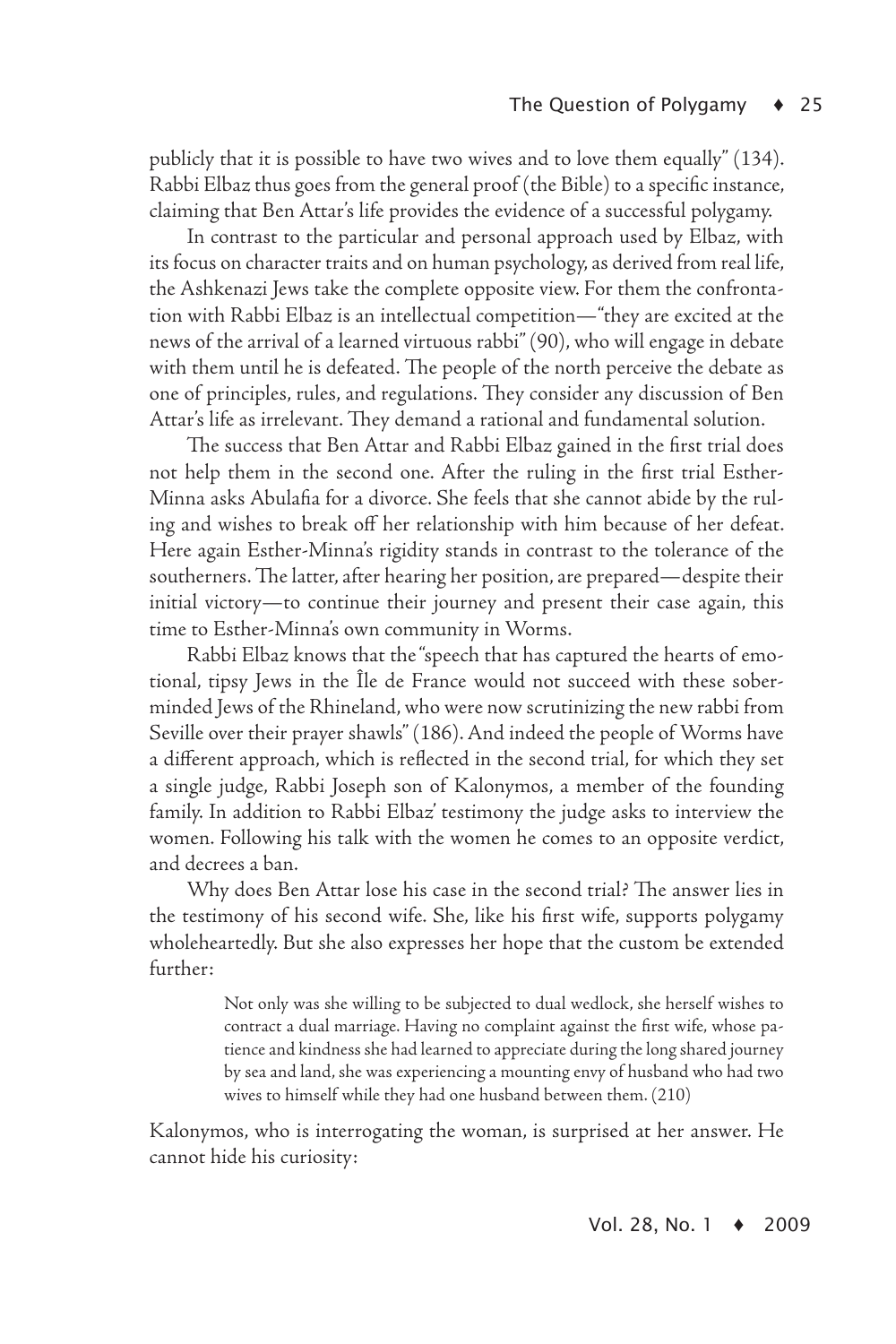A second husband? like whom, for example? And while he was still regretting his unnecessary question, the young translator was already relaying the answer . . . "Like you my lord, like you, for instance . . ." (211)

The second wife presents the possibility of expanding the institution of polygamy to include polyandry as well as polygyny. Her testimony makes Kalonymos realize how important it is to maintain the new prohibition: "*Duplication inevitably leads to multiplication, and multiplication has no limits*" (211).

The testimony of the second wife makes it impossible for the judge to arrive at a verdict in favor of polygamy, mainly due to his moral approach. Rabbi Elbaz presented the case for polygamy from a practical point of view, in which experience and reality are examined and then norms of behavior are formulated accordingly. For Rabbi Elbaz any man who is capable of treating two wives fairly in practice deserves to be allowed to possess two wives. But the community of Worms treats norms of behavior as fundamental moral laws, in keeping with the Kantian categorical imperative that "[o]ne should act according to a maxim which she wants to become a universal law."<sup>10</sup> The essence of morality according to Kalonymos point of view, links to the Kantian approach in which man is morally good, "not so far as he acts from passion or self-interest but so far as he acts on an impersonal principle valid of others as well as for himself." Thus if we wish to test a maxim of an action "we must ask whether, if universally adopted, it would further a systematic harmony of purposes in the individual and in the human race."<sup>11</sup>

According to this reasoning, approving polygamy means to approve any case of multiple partners in marriage. Is it possible to want polygamy to be a universal law? Kalonymos realizes that if he were to permit a behavioral rule that would enable a man to marry more than one wife, such a ruling would have general validity: it would make it possible for a man to have more than one wife, and for a woman to have more than one husband. This would undermine the institution of the family. Thus despite the fact that the second wife's support of polygamy and polyandry stems from her own positive experiences and from her satisfaction with her own family unit, the universal law that could be derived from her position would lead in the opposite direction, to the destruction of the family.

<sup>10</sup>Immanuel Kant, The First Formula of Universal Law, in *Groundwork of the Metaphysics of Morals,* translated by H. J. Paton (London: Hutchinson University Library, 1948), Chapter 2, pp. 51–52.

<sup>11</sup>H. J. Paton, "Analysis of the Argument," in *Immanuel Kant: Groundwork of the Metaphysic of Morals*, The First Formula of Universal Law, p. 31.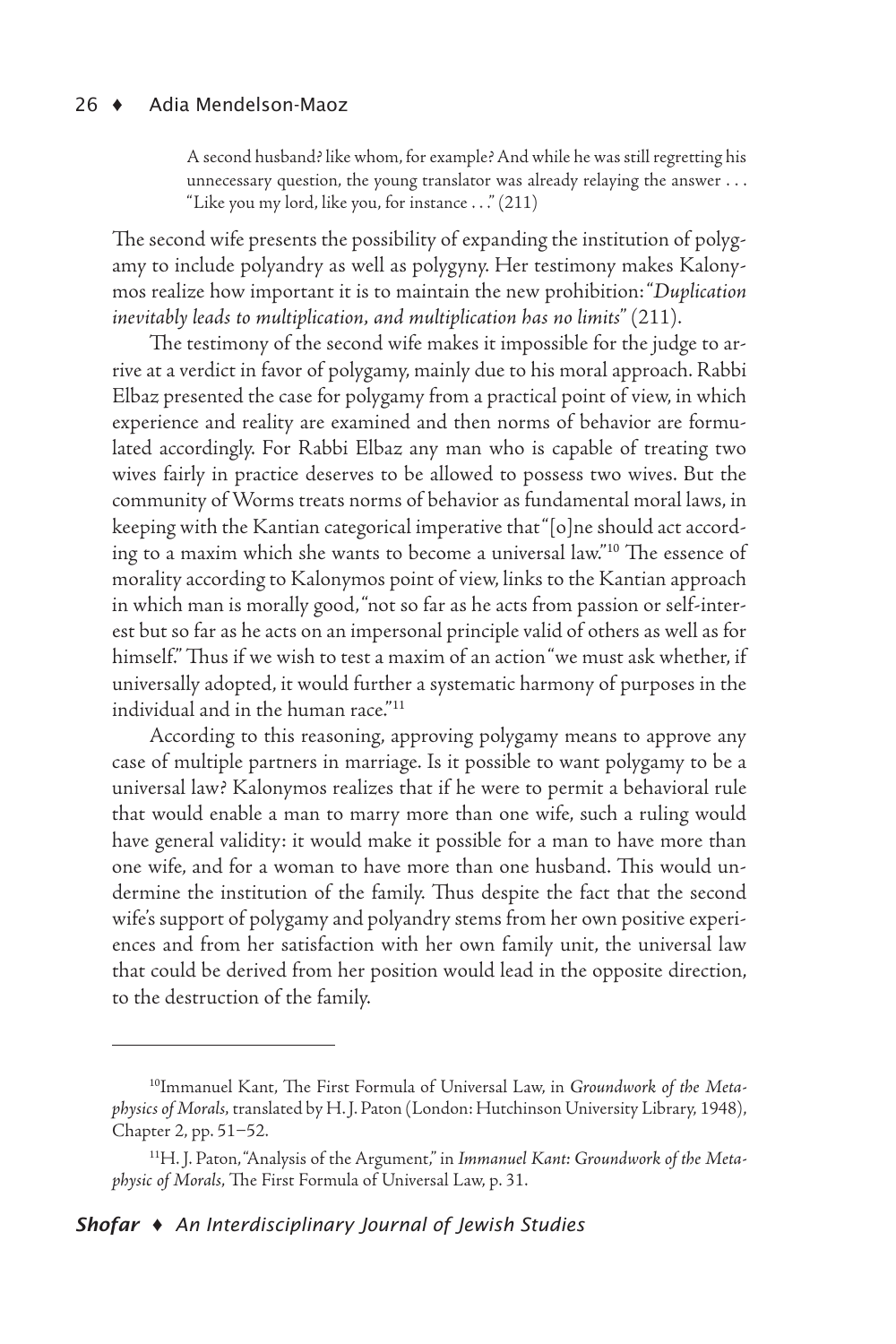Kalonymos sees his verdict as establishing a universal law. Thus he cannot permit polygamy in one case and forbid the same custom in other cases. As in Kant's deontological methodology, he cannot permit any action that he cannot "will as a universal law." Therefore no particular case of polygamy, be it ever so successful, can change the verdict in any way.

#### Between the Novel and Yehoshua's Views

A. B. Yehoshua is one of the prominent authors in the contemporary Israeli literature arena. Writing for over four decades and publishing not only dozens of novels and short stories but also nonfiction books with essays on cultural, social, and political issues, Yehoshua is an involved writer. In an interview he declared that

> [t]he artist in Israel—and in Zionism in general—was very much involved in what you will call the national activity, the national spirit. . . . A writer has his duty first of all to do a fine literature that will touch the individual, that will speak on the behalf on the individual.<sup>12</sup>

In his book *The Terrible Power of a Minor Guilt*<sup>13</sup> Yehoshua asks for a moral and ethical reading of literature. Although he does not interpret his own literary works in his essays, Yehoshua's vision asks for such a reading of his text.

*A Journey to the End of the Millennium*, as we saw, deals with moral issues. It does so by going back a thousand years and presenting a distant imaginary historical conflict. The novel can be seen both as a historical novel and as an allegorical novel. In both cases, though, we should look for the connection between the text and the question of Jewish identity and Israeli society.

In a talk given by Yehoshua at the opening panel of the centennial celebration of the American Jewish Committee in 2006, he expressed his views regarding Jewish identity and the question of the Diaspora. There, he claimed that "our Jewish life in Israel is more total than anywhere outside Israel." His words surprised American Jews who find themselves, under Yehoshua's argument, non-total Jews who "change countries like changing jackets." While

<sup>&</sup>lt;sup>12</sup>A. B. Yehoshua in an interview with David Wiley, "Talking about his Generation," *The Minnesota Daily*, May 5, 1997.

<sup>13</sup>A. B. Yehoshua, *The Terrible Power of a Minor Guilt* ( New York: Syracuse University Press, 2000).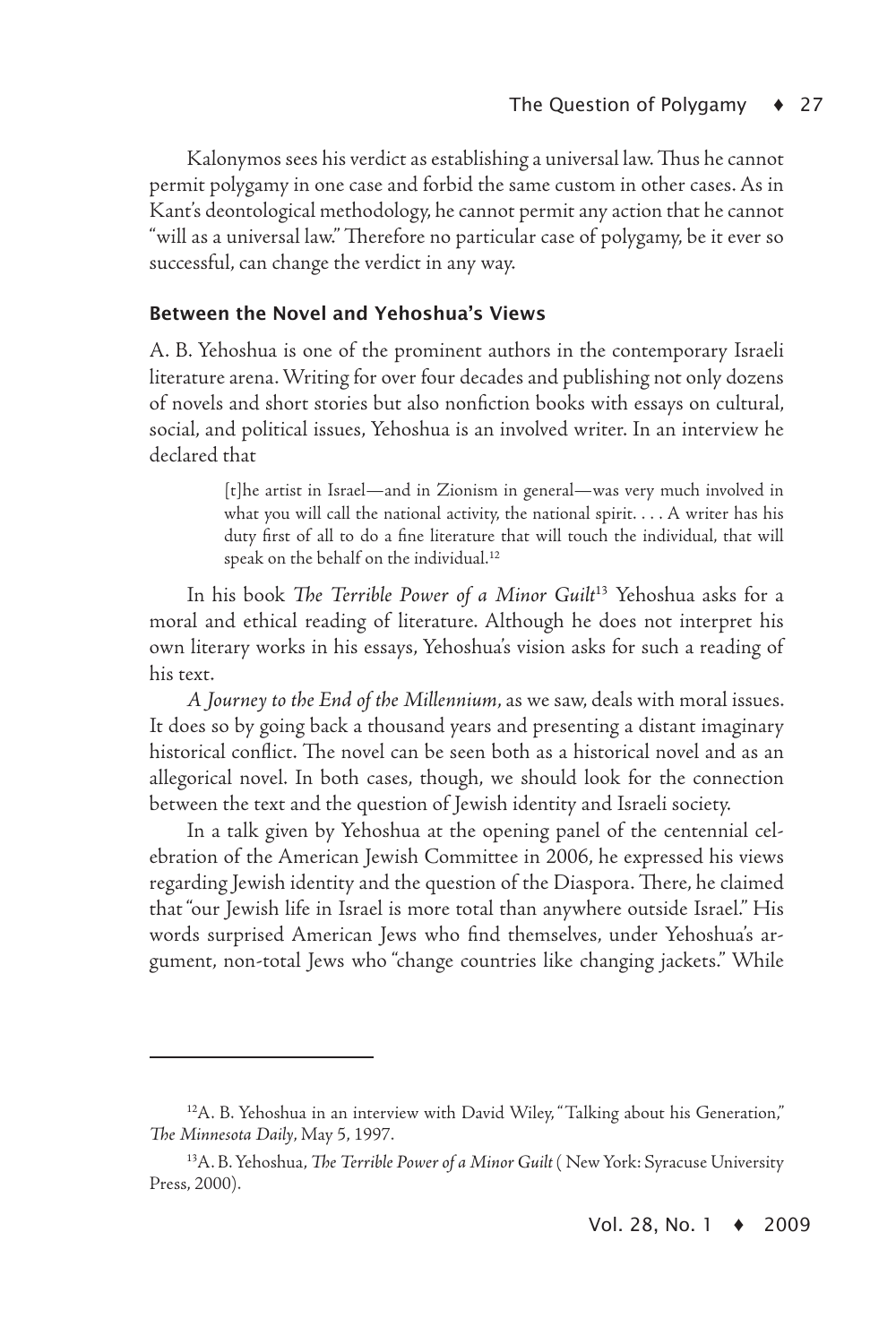trying to defend his view, Yehoshua said that "I think this is common sense. If they were Goyim they would understand it right away."<sup>14</sup>

Although Yehoshua's words came as a surprise, this view is not new. It is evident already in his early writing. In his 1980 book of essays *For Normality*, 15 in trying to define the terms Jewish, Zionist, and Israeli, he reaches the same conclusion.

The view about the totality of Jewish life in Israel may stem from Yehoshua's attempt to explain antisemitism. Yehoshua presents the tension between the definition of the Jewish people which stresses the unity of all the Jews and the fact that the actual Jewish life in the Diaspora, in different places, is enormously varied. He claims that this tension between unity and variety is one of the origins of antisemitism. Since the Jews in the Diaspora have different identities, they are perceived as devious, as people who wear different dressing, and so you cannot recognize them. At the same time, although their identity is evasive, they tightly belong to a strong imaginary and virtual community.<sup>16</sup>

This abnormality of the Jewish identity, according to Yehoshua, is well expressed in *A Journey to the End of the Millennium*, which presents an interaction between different Jewish cultures. The Diasporic aspect of the two Jewish communities is evident in the text through the elaborated way by which Yehoshua describes the interaction between the Jewish people and the Muslim and Christian communities. The two Jewish communities, as I showed, have a different life-style and a different attitude toward the Holy Scriptures, different religious practices and moral perspectives. Although in both communities the Jews are clearly distinct from the Goyim around them, they are influenced by the norms of the Goyim. The Muslim world, its sensuality and its family norms transfer to Ben-Attar's Jewish identity; Christian asceticism is part of the Askenaz Jewish identity. Yet, despite these differences and the geographical distance, both communities feel they belong to the same Jewish people. Hence, the heart of this historical novel seems to be the tension between unity and variety.

By his attack on American Jews "for changing countries like changing jackets," Yehoshua means that in the Diaspora Jewish people give new and lo-

<sup>14</sup>Nathan Guttman, "A. B. Yehoshua Sparks Uproar in US," *The Jerusalem Post*, May 4, 2006.

<sup>15</sup>A. B. Yehoshua, *For Normality* (Tel-Aviv: Schocken, 1980), p. 126 [Hebrew].

<sup>16</sup>A. B. Yehoshua, "An Attempt for Understanding the Grounds for Anti-Semitism," *Alpayim*, Vol. 28 (2005): 11–30 [Hebrew].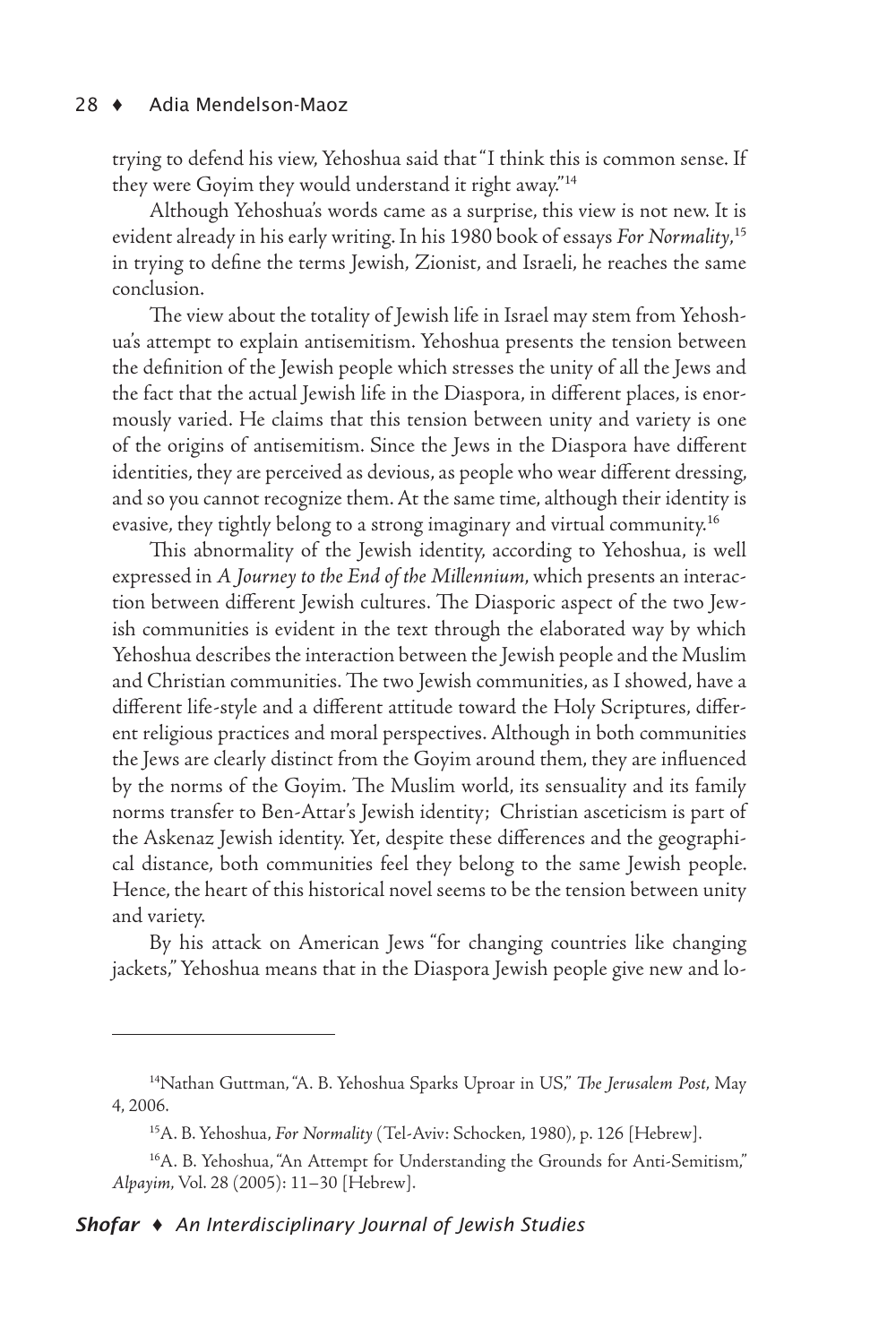cal meaning to their Jewishness that is specific, and therefore evasive. According to Yehoshua, the Jews who live a Jewish life in Israel can solve the problem of Jewish identity and the problem of antisemitism, since in Israel people live among Jews, are governed by Jews, join the army of the Jews, are judged by Jews and punished by Jews. They cannot choose to be Jews, and they face their Jewishness all the time.<sup>17</sup>

However, in contrast to Yehoshua's vision, the tension between the different Jewish cultures has not disappeared in Israel. This tension between unity and variety of Jewish identities is part of the Jewish life in Israel of today. Specifically, this is manifested in the controversial relationship between Ashkenazi Jews, who represent the west, and the Sephardi Jews, who represent the east, within Israeli society. Many of Yehoshua's works in general, and this novel in particular, indeed deal with this issue.

Yehoshua is a Sephardi Jew. His father's family is a Sephardi Jewish family that lived in Jerusalem for five generations. His mother came to Jerusalem from Morocco during the 1930s. Yet, even late in the 1980s his ethnicity had not found an echo in his writing. Although Yehoshua is a very involved writer, only in 1987, with his book *Five Seasons* [Molcho], did he present a Sephardic protagonist who tries to overcome his German-born wife's death. *Mr. Mani*, a conversation novel published three years later, describes the genealogy of a Sephardic family from the eighteenth century to our time. In this genealogy Yehoshua presented an alternative history—the non-European classical history of the Jewish people.<sup>18</sup> This is the history of Jews who lived in the land of Israel for centuries, under Muslim ruling. Their attachment to the land is, as Nancy Berg claims: "not political, ideological, or interchangeable, rather it is organic."19 Their struggle for Jewish identity stands in opposition to the European identity and is not defined as anti-Arab. In most of the conversations, Mr. Mani stands in front of a western European opponent—Hagar from the Kibbutz, the German Soldier, or the Ashkenazi Zionist. Yet, in most of the conversations we don't hear the voice of Mr. Mani himself.

*A Journey to the End of the Millennium* can be read as an allegorical text presenting a new stage in Yehoshua's writing about the Sephardi or Eastern

<sup>17</sup>A. B. Yehoshua,, "A Homeland Class," *Ha'aretz* , May 11, 2006. [Hebrew]

<sup>18</sup>In English: *Five Seasons* (New York: Doubleday, 1989), *Mr. Mani* (New York: Doubleday, 1992).

<sup>19</sup>E. Nancy Berg, "Sephardi Writing: From the Margins to the Mainstream," in Alan Mintz, ed., *The Boom in Contemporary Israeli Fiction* (Hanover and London: Brandeis University Press, 1997), p. 132.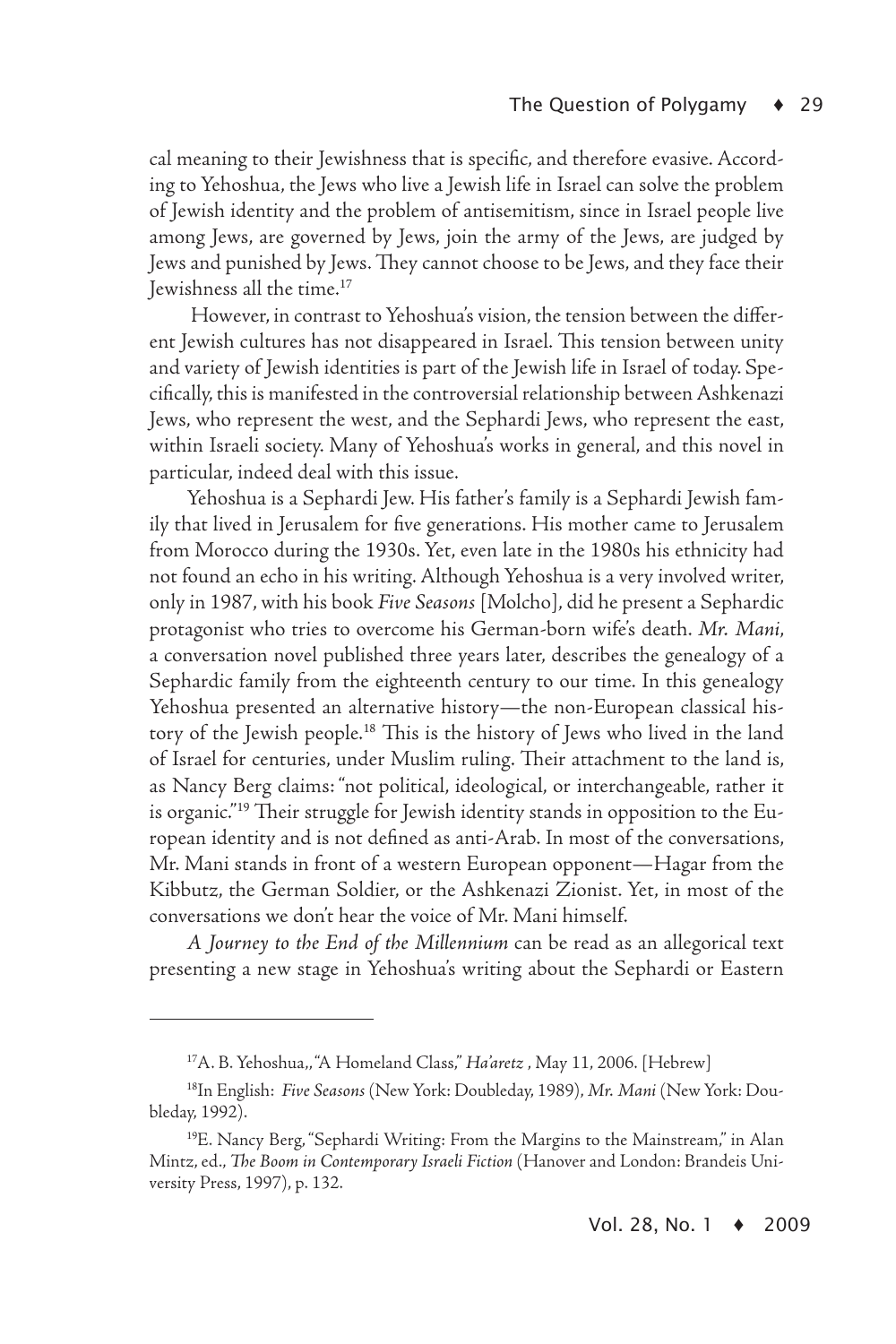Jewish culture. A short time after the publication of the book, Avraham Balaban claimed that in the novel the reader finds himself identifying with moral norms that are far from his beliefs.<sup>20</sup> In this novel Yehoshua chooses to empathize with Ben Attar's community by adopting the Sephardi side in the cultural debate. The narrator describes at length the personality and the life-style of the North African Jews. He presents them as virtuous people, honest, sensitive, loving, and caring. Although the modern reader cannot tolerate polygamy, the book makes this tradition look legitimate as it appears to be a natural part of the Jewish life in the North-African community.

When Yehoshua was asked to comment on his book, he mentioned a visit to Morocco in 1950 (Morocco was then under French governance), when he was 14 years old. Visiting his mother's family, he was overwhelmed by the views, the beaches, the colorful and prosperous way of life, and the nature of the relationships between Jews and Muslims.<sup>21</sup> (What has happened to this wonderful culture with its deep and gloried historical roots?)

The conflict in the novel, and especially the nature of the solution in the text, can be understood as an allegory of the conflict between East and West. Following Andrew Gibson and Fredric Jameson we can see the ethical binary of right and wrong as a variant of the western hegemony over other cultures.<sup>22</sup> This intuition may explain Yehoshua's resolution of the novel.

After their defeat and ban in the second trial, Ben Attar and his companions decide to leave Worms immediately and return to their ship, docked at the outskirts of Paris. The second wife is pregnant and feels sick. Her health fails rapidly and she soon dies. Her death brings about a (violent) resolution of the issue, since as a consequence, Ben Attar is left with a single wife. After the northerners defeat the men of the south, and after the death of the second wife, the friendship with Esther-Minna and her community is renewed. The ban is immediately withdrawn. The pain of the second wife's death unites everyone.

Ironically, the death of the second wife solves the problem by enforcing monogamy. When the trial disallows polygamy, the narrative seems to endorse

<sup>20</sup>Avraham Balaban, "Between Two Women," *Yediot Achronot* , February 28, 1997, p. 28 [Hebrew].

<sup>21</sup>A. B. Yehoshua, "I Was Drawn to the History," *Panim*, Vol. 6 (1998) [Hebrew].

<sup>22</sup>Andrew Gibson, *Postmodernity, Ethics and the Novel* (London and New-York: Routledge, 1990); Fredric Jameson, *The Political Unconscious* (Ithaca: Cornell University Press, 1981), pp. 114–117.